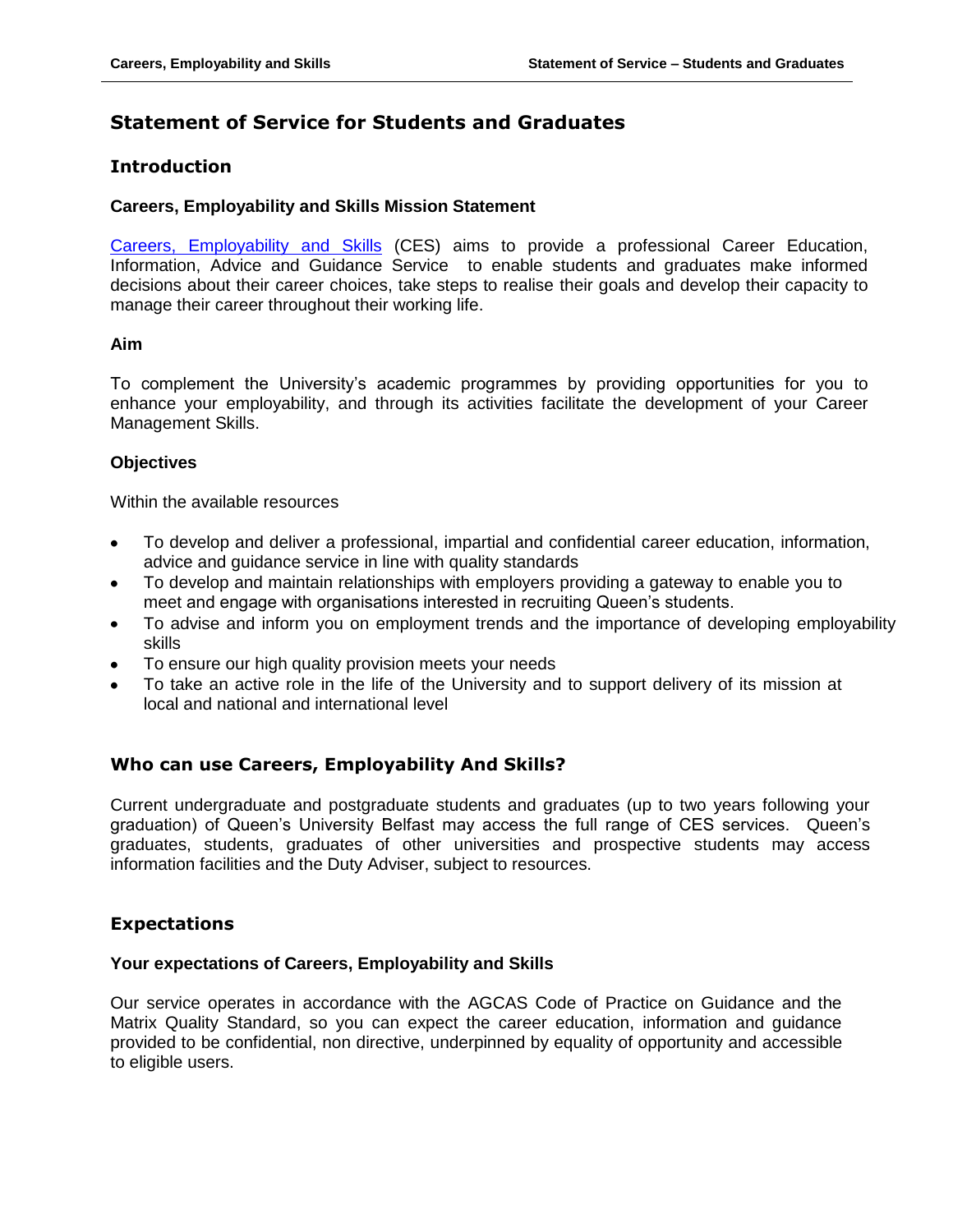## **Our expectation of users**

We expect you as a user of our service to

- Take responsibility for making your own decisions, researching your career choices and taking action to realise your career goals
- Be prepared to recognise and work through the guidance process
- Inform us in good time if you are unable to attend booked interviews, seminar workshops etc
- Attend in good time for interviews and group sessions
- Complete any preparatory work we request, for example, prior to a guidance interview
- Advise us if you have specialist needs
- Tell us if you cannot find what you are looking for
- Use computer and other facilities appropriately

#### **Services we offer**

Our services are provided by staff that are friendly, approachable, professional and appropriately qualified.

#### **Access to Guidance**

Individual career guidance\* is provided through same day Duty Adviser consultation, by booked appointment or through [e-guidance.](http://www.prospectsnet.com/questtime/servlets/GradquestServlet?mode=question&instID=15)

A Duty Adviser consultation usually lasts 15 minutes. It covers preliminary careers advice and information and operates on a first come, first served basis.

An appointment with a [Careers Adviser](http://www.qub.ac.uk/directorates/sgc/careers/AboutUs/WhoswhoinCareersEmployabilityandSkills/) must be booked in advance and lasts around 45 minutes. This is an in-depth impartial process designed to help you explore a range of options, relate information to your own needs and circumstances and make decisions about your learning, career choice and employment strategies.

*\*For access to a dedicated service for students in [Biological Sciences,](http://www.qub.ac.uk/directorates/sgc/careers/filestore/Filetoupload,313912,en.pdf) [Computer Science,](http://www.qub.ac.uk/directorates/sgc/careers/filestore/Filetoupload,313911,en.pdf) Postgraduate [Research students](http://www.qub.ac.uk/directorates/sgc/careers/filestore/Filetoupload,313910,en.pdf) and at [Stranmillis University College,](http://www.qub.ac.uk/directorates/sgc/careers/filestore/Filetoupload,313913,en.pdf) alternative arrangements are in place and communicated to relevant student groups by specialist Careers Advisers*

#### **Careers Education Programmes**

CES and school specific careers programmes, modules and workshops aim to develop your employability skills, encourage you to engage early in planning your career, exploring options and opportunities.

Examples of workshops include:

- Preparation for placement
- Job search
- Application, CVs, Interviews and Assessment Centres
- Further and postgraduate study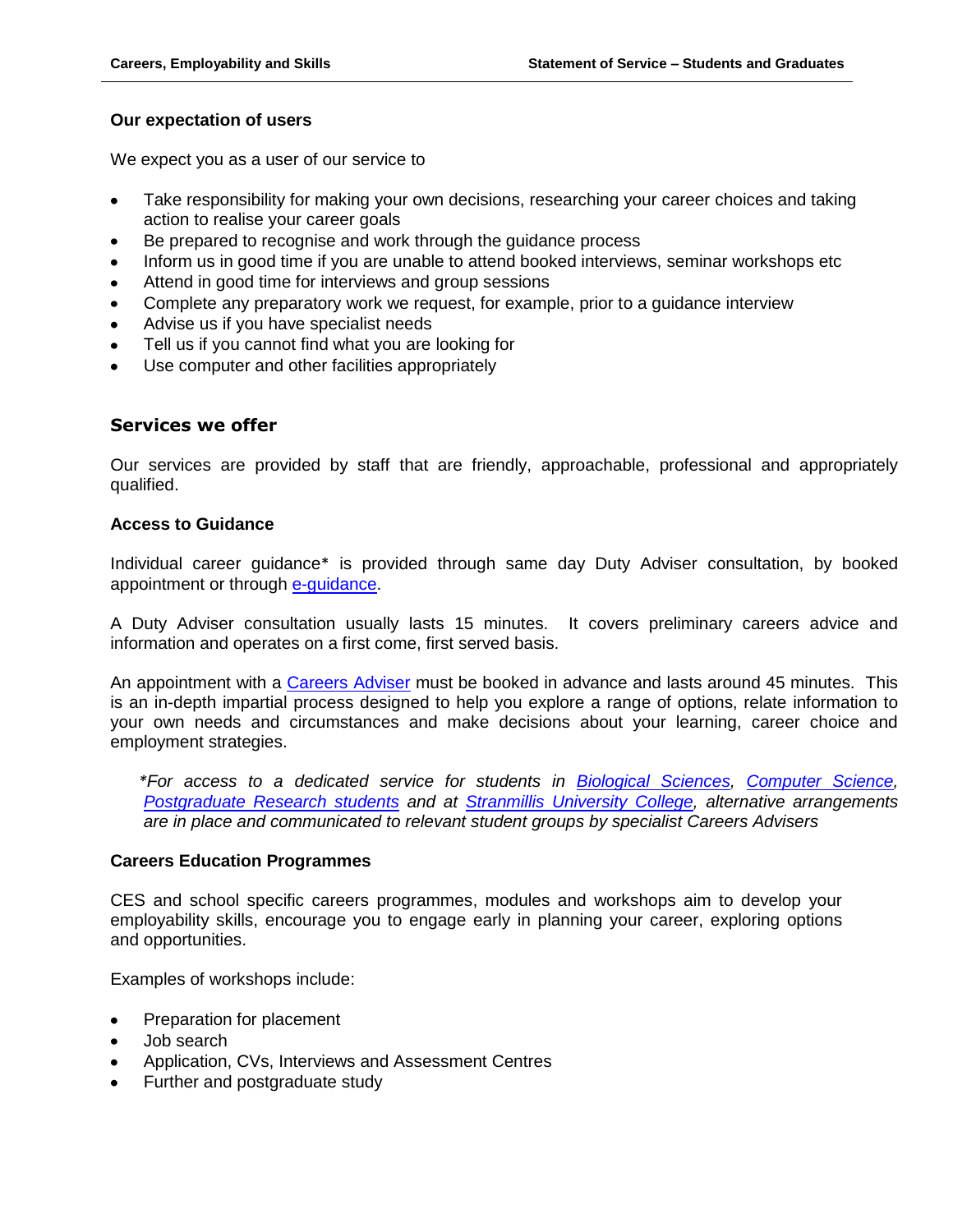A range of accredited Career Management and Employability Skills programmes are available both centrally and on a schools basis. Many of these lead to the award of [Degree Plus.](http://www.qub.ac.uk/degreeplus)

Examples of programmes include:

- London and Brussels City Study Tours
- Insight into Management  $\bullet$
- Skills for Success
- Alumni Career Mentoring programme

## **Information**

We have a Careers, Employability and Skills Information Resource Area situated on the first floor of the Student Guidance Centre containing free material to assist you in making well informed career decisions, information on career pathways, graduate employers, training opportunities and volunteering.

Through our [website](http://www.qub.ac.uk/careers) you have access to:

- Part-time, placement and graduate vacancy information
- [Prospects Career Planner](http://www.prospects.ac.uk/myprospects_planner_login.htm?utm_source=house_ad&utm_medium=banner_ad&utm_campaign=planner_sky) and [Gradireland Careers Report](http://gradireland.com/careers-report)
- Careers [Events calendar](http://www.qub.ac.uk/directorates/sgc/careers/StudentsandGraduates/EventsCalendar/Fairs/)
- Virtual careers library
- Online data and websites

We also use a variety of social media to keep you up to date with what's happening in CES.

## **Careers and Placement Fairs**

CES organises a series of events designed to help you meet with graduate recruiters and access graduate, placement and internship vacancies. Details of these can be found in the [Events Calendar](http://www.qub.ac.uk/directorates/sgc/careers/StudentsandGraduates/EventsCalendar/) on the CES website.

Full details of the services provided and resources available are also contained in the [Queen's](http://viewer.zmags.com/publication/c9e2edeb#/c9e2edeb/1)  [Careers Service Guide,](http://viewer.zmags.com/publication/c9e2edeb#/c9e2edeb/1) an annual publication produced by CES. Copies of this publication are available in the CES Information Resource Area and on the CES website.

## **Exchange and Study Abroad**

Internationalising your Queen's experience can be a great way of developing personal and employability skills, experiencing exciting new cultures, gaining a more global outlook and perspective as well as an opportunity to meet new friends and have fun.

Examples of international opportunities include:

- Erasmus
- University Exchange Programme
- Study USA / Study China / Study India
- IAESTE / Washington Ireland Programme / Project Children / US Internships